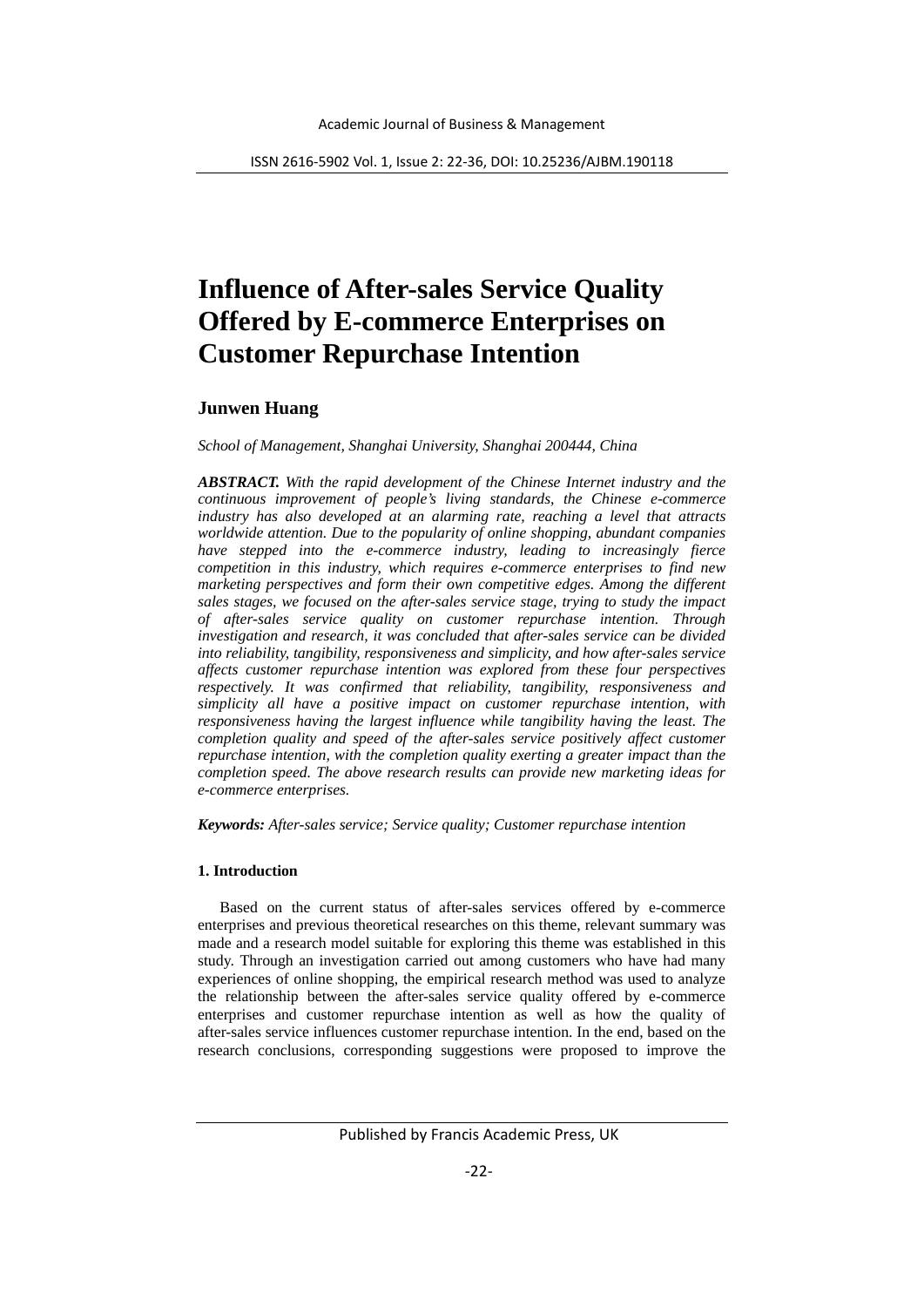quality of after-sales service provided by e-commerce enterprises, so as to enhance customer repurchase intention and improve enterprises' business performance.

From the perspective of theoretical research, by summarizing previous research results and theoretical achievements, this study summed up the domestic and international research status concerning service quality, the quality of services offered by e-commerce enterprises, after-sales service and customer repurchase intention. Then, according to previous theoretical results, some scholars agree that customer satisfaction affects customer repurchase intention and that service quality is an antecedent variable of customer satisfaction. Therefore, some studies have been conducted on the relationship between service quality, customer satisfaction and customer repurchase intention. However, some scholars believe that service quality directly impacts customer repurchase intention. Focusing on the service quality of the after-sales link, this study specifically probed into the relationship between after-sales service quality and customer repurchase intention, in the hope providing a brand new perspective for studying the service quality of e-commerce enterprises.

In practical terms, though the Chinese e-commerce retail industry has achieved tremendous development, yet various problems, e.g. leakage of customer information, uneven quality of goods on e-commerce websites and the uneven level of logistics of e-commerce enterprises, have hindered the development of the e-commerce retail industry. In this increasingly competitive industry, in order to be competitive, e-commerce enterprises have to come up with creative ideas, for there are currently a series of after-sales service problems such as return and exchange of goods, refund and product maintenance caused by the fact that customers find it hard to buy satisfactory goods online. Enterprises can start from this aspect to discover new value of customers and improve their competitive advantage. By improving the quality of after-sales service, e-commerce enterprises not only establish a good image of their own, but also solve the worries of customers and strengthen customer repurchase intention.

# **2. Research Status**

Since service is intangible, the quality of service cannot be equated with the quality of ordinary tangible goods. Researches on service quality have been carried out since the 1970s when the service industry was developing rapidly.

In 1982, Gronroos proposed the concept of "perceived service quality" based on the theory of cognitive psychology, believing that service quality is a kind of perception gained by comparing the service quality expected by customers and the service quality perceived after actual experience. Later, Gronroos maintained that service quality consists of service functional quality and technical quality. Referring to the way in which enterprises provide services, functional quality, which involves the service attitude, methods, manners and procedures of the service personnel, are subjective to some extent. The technical quality refers to what is obtained after the service process ends. Involving the tangible content of certain technologies, technical quality can be objectively assessed[1].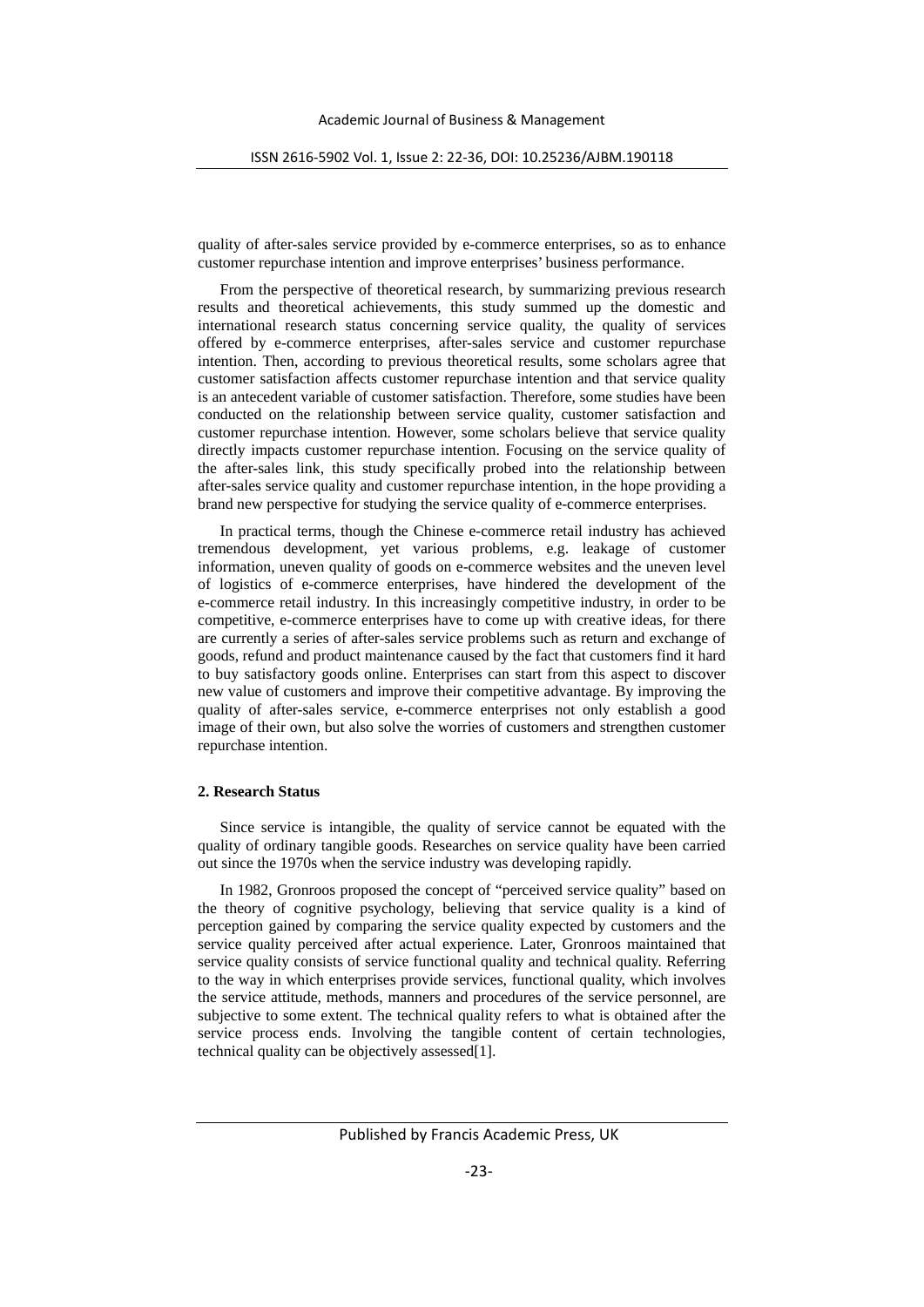Lehtinen also proposed in 1982 that service quality is the subjective feeling of customers. According to him, service quality consists of the quality of service process and the quality of service results. The process quality corresponds to the functional quality proposed by Gronroos, and the quality of service results corresponds to the technical quality proposed by Gronroos. The difference is that Lehtinen believes that process quality is subjective as well. Lehtinen also maintains that service quality is composed by the quality of the entity, the quality of the interaction and the quality of the company[2].

American scholars Parasuraman, Zeithaml, and Berry (PZB) put forward a service quality gap model based on the research conducted by Gronroos. According to them, service quality is the gap between the service expected by customers and the service they actually receive. World-of-mouth spread, personal needs and customers' past experience affect the service expected by customers. The management and decision-making activities of enterprises influence the service actually perceived by customers [3].

In 1992, Taylor and Cronin created the SERVPERF scale under the service quality gap model established by PZB. Directly measuring the service performance, this scale can directly work out the service quality perceived by customers [4].

In 2005, Parasuraman, Zeithham and Malhotra came up with the E-S-QUAL model to measure the quality of services offered by e-commerce enterprises, including four factors, namely privacy, efficiency, system availability and fulfillment. The E-RecS-QUAL model was used to measure the quality of after-sales service, including three factors, namely responsiveness, contact and compensation[5].

Joel proposed in 2006 that the quality of services offered by e-commerce enterprises includes not only website responsiveness and process quality, but also the quality of the results and restoration. Moreover, it was empirically demonstrated that research process, results and restoration affect the measurement of service quality[6].

In 2015, Shahrouz Shahrouzifarda and Morteza Farajib suggested that the service quality, responsiveness, service speed and service cost of after-sales service positively affect customer satisfaction[7].

Customer repurchase intention refers to the customers' desire and inclination of maintaining the trading relationship with current suppliers. Cardozo proposed in 1965 that customer satisfaction is a factor that leads to customer repurchase intention. This viewpoint was later on proved by many researchers. Nonetheless, it was proved by practice that customer satisfaction is not the only factor that determines customer repurchase intention. According to PZB, customer repurchase intention is decided by service quality. In 1997, Woodruff proposed that customer perceived value is an antecedent variable of customer repurchase intention[8].

**3. Establishment of the Model Indicating the Relationship between After-sales Service Quality and Customer Repurchase Intention**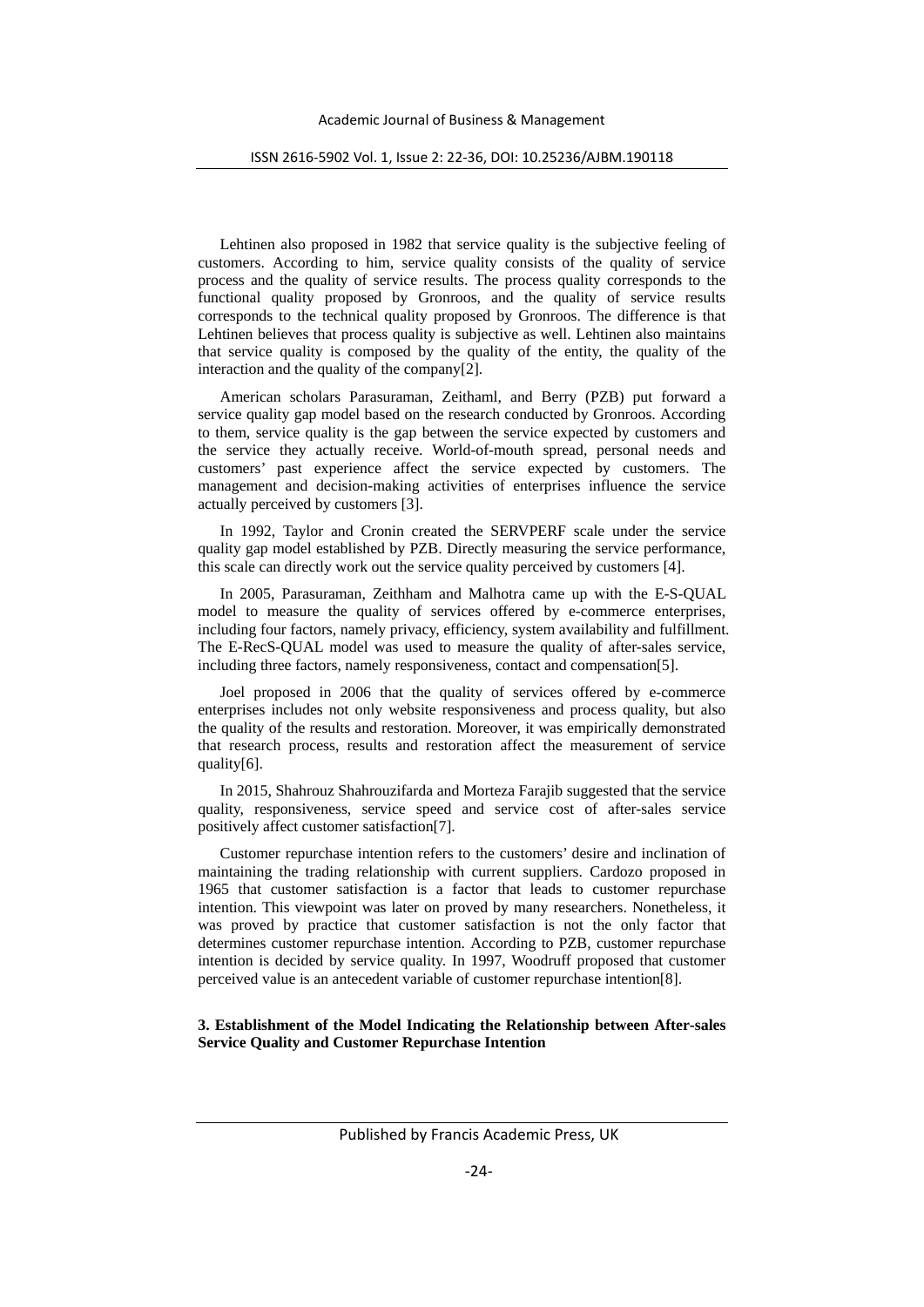# *3.1 Model Established Based on Theory and the Practice*

Based on the development status of the above related theories worldwide, the quality of after-sales service offered by e-commerce enterprises defined in this study refers to the gap between the quality expected by customers and the quality they actually perceive concerning the after-sales service operations caused by customers' unsatisfaction about the purchased goods, the defects of the goods, the demand for home installation service or the maintenance high-value goods (e.g. home appliances, digital products and furniture) after receiving the goods.

Based on the SERVQUAL model put forward by PZB as well as previous research results and the after-sales service process of current e-commerce enterprises, it was suggested that the quality of after-sales service should include four dimensions, namely reliability, tangibility, responsiveness and simplicity.

According to the above-mentioned research status at home and abroad, most researchers believe that service quality is the factor determining customer repurchase intention. Based on the analysis of each item in the questionnaire that will be presented in the following study, the quality of after-sales service can be roughly divided into the completion quality of after-sales service and the completion speed of after-sales service. Hence, the theoretical model of the relationship between the quality of after-sales service offered by e-commerce enterprises and customer repurchase intention is specifically shown in Figure 3.1.



*Figure 3.1 The model indicating the relationship between after-sales service quality of e-commerce enterprises and customer repurchase intention*

#### *3.2 Meanings of Research Variables Proposed Based on Theory and the Practice*

3.2.1 Meanings of After-sales Service in Different Dimensions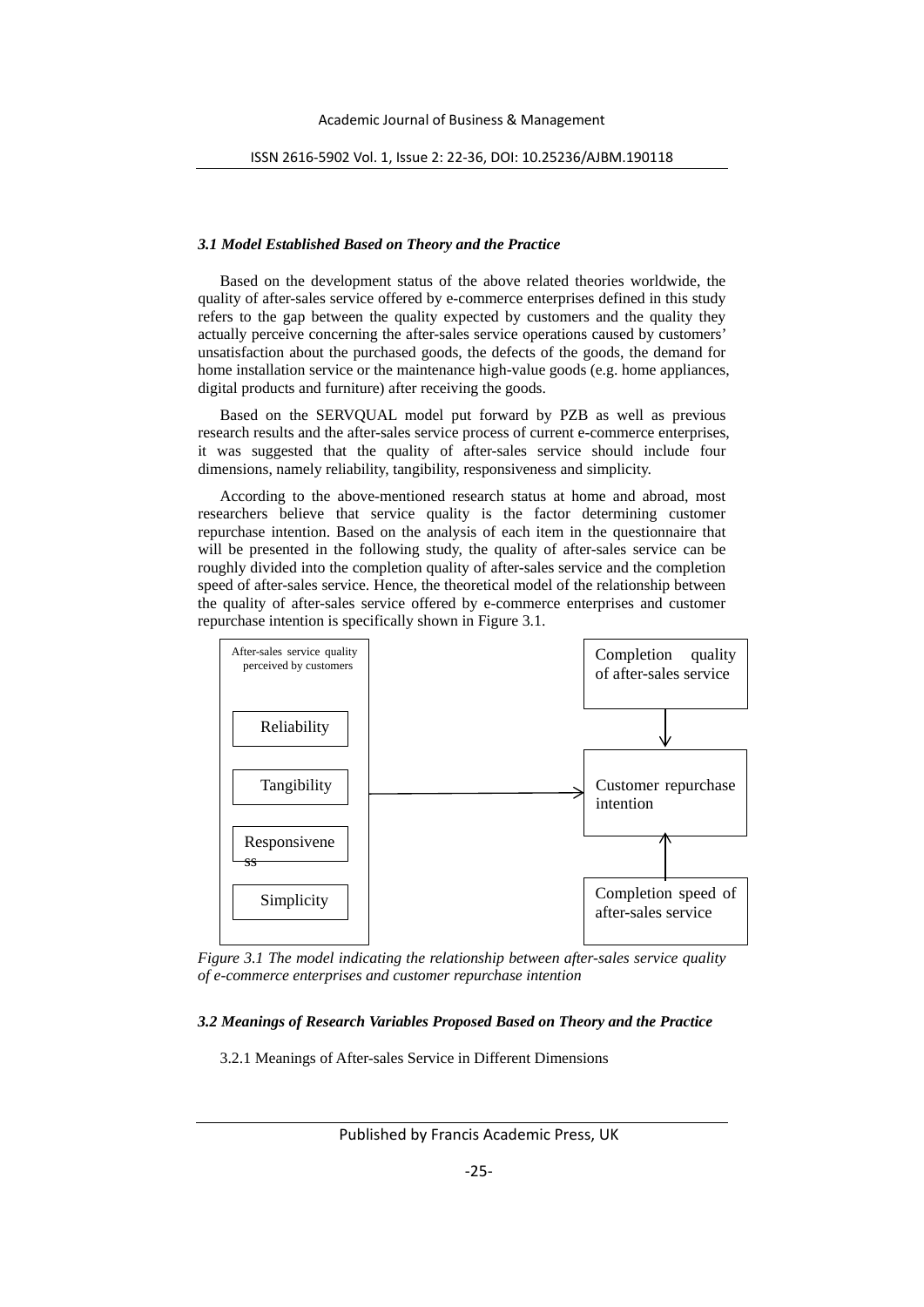Based on the above research status, the following definitions in different dimensions were made for after-sales service quality of e-commerce enterprises in this study:

*Table 3.1 Definitions of after-sales service quality of e-commerce enterprises in different dimensions*

| Variable        | Dimension                   | Meaning                                          |
|-----------------|-----------------------------|--------------------------------------------------|
|                 | Reliability                 | Reliable and accurate ability to fulfill service |
| After-sales     |                             | commitments                                      |
| service quality | Tangibility                 | Actual facilities and equipment, service         |
|                 |                             | personnel equipment                              |
|                 | Responsiveness              | E-commerce enterprises timely respond to         |
|                 |                             | customer's after-sales service requirements      |
|                 | Simplicity                  | Whether customers find the after-sales service   |
|                 |                             | process implemented by e-commerce                |
|                 |                             | companies very simple                            |
| . <i>.</i>      | $\sqrt{ }$<br>$\sim$ $\sim$ | $\mathbf{r}$ , $\mathbf{r}$                      |

3.2.2 Meaning of Customer Repurchase Intention

According to the above research status, the definition of customer repurchase intention was made as follows:

*Table 3.2 Meaning of customer repurchase intention*

| Variable   | Meaning                                                       |
|------------|---------------------------------------------------------------|
|            | Whether customers want to realize the purchase behavior again |
| Customer   | after experiencing the after-sales service offered by         |
| repurchase | e-commerce companies                                          |
| intention  |                                                               |

# *3.3 Hypotheses about the Relationship between After-sales Service Quality and Customer Repurchase Intention*

Based on the above relationship model between the quality of after-sales service offered by e-commerce enterprises and customer repurchase intention, the following assumptions are made:

H1: The quality of e-commerce after-sales service has a positive impact on customer repurchase intention.

H2: The reliability of e-commerce after-sales service positively influences customer repurchase intention.

H3: The tangibility of e-commerce after-sales service exerts a positive impact on customer repurchase intention.

H4: The responsiveness of e-commerce after-sales service positively affects customer repurchase intention.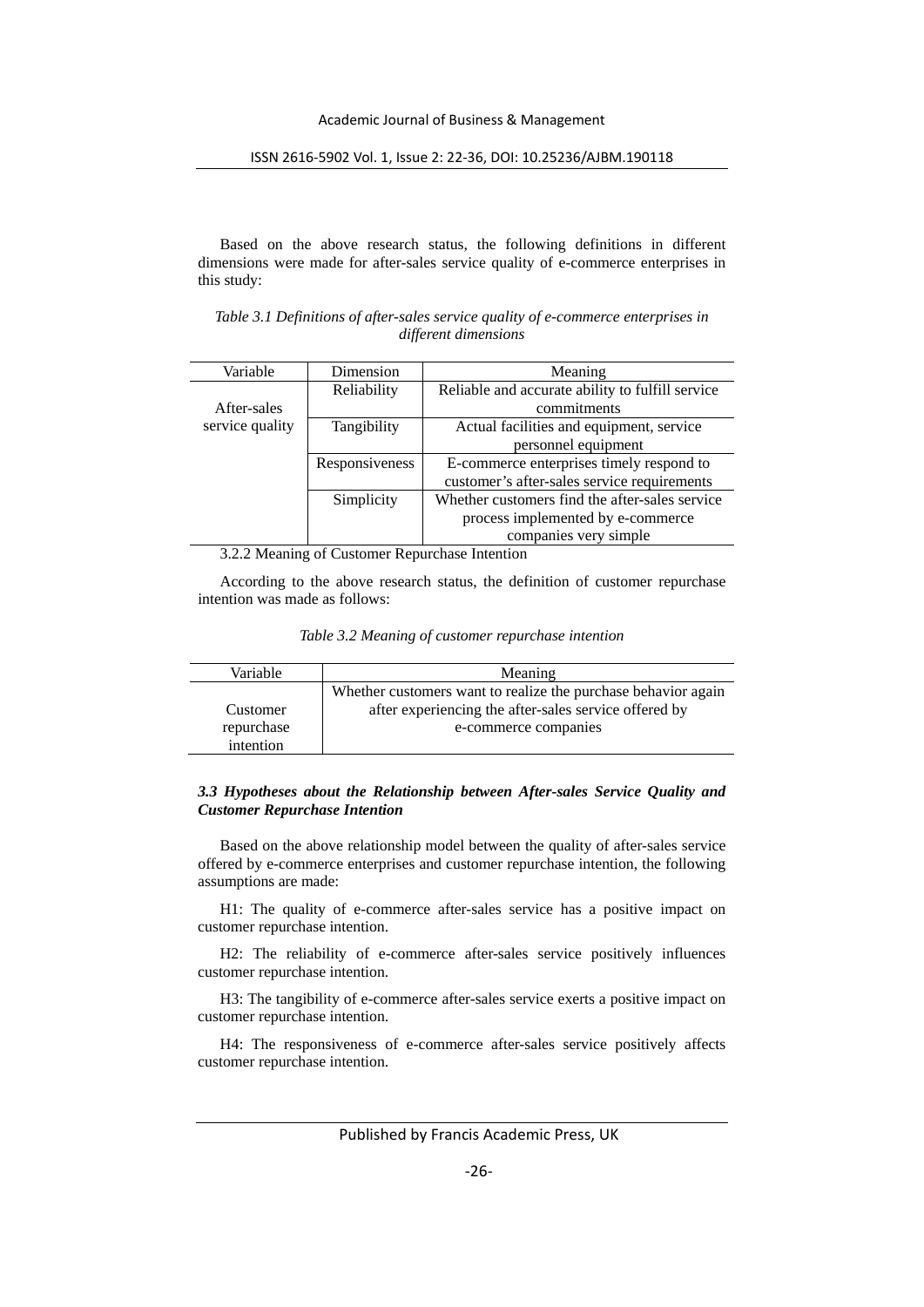H5: The simplicity of e-commerce after-sales service has a positive effect on customer repurchase intention.

## *3.4 Questionnaire Made according to Theory and Practice*

The questionnaire used in this study is based on the Likert 5-point scale, where 1, 2, 3, 4 and 5 represent strongly disagree, disagree, neutral, agree and strongly agree. Based on relevant literature and current e-commerce after-sales service process, the quantity of after-sales service offered by e-commerce enterprises includes four dimensions, namely reliability, tangibility, responsiveness and simplicity, as well as related items corresponding to the variables concerning customer repurchase intention. The first five questions in the questionnaire are multiple-choice questions used to investigate into the basic information and online shopping status of the respondents. Moreover, since people without the experience of shopping online certainly have not experienced after-sales service, we set a limit on www.wjx.cn, the questionnaire platform. The respondents would be asked whether they had the online shopping experience. If the answer was no, there would be no follow-up questions and the questionnaire would be submitted directly; only those with the experience of shopping online would have to answer the follow-up questions.

After the questionnaire was designed, it was distributed to the respondents online. After a period of time, the questionnaire was collected for subsequent analysis.

## **4. Data Analysis**

## *4.1 Background to Obtain the Data*

A total of 170 questionnaires were distributed, 166 of which were collected as valid questionnaires. The valid questionnaires were processed to obtain the basic information about the samples. There are 86 females, accounting for 51.81%, and 80 males, taking up for 48.19%. The ratio of male to female is roughly 1:1, but the number of females is slightly more than that of males. Unlike men, women find shopping more attractive, so correspondingly, women are more likely to have the demands for after-sales service. The majority of female respondents are in the age groups of 18-25, 26-30 and 31-40. Women aged 18-40 are relatively economically independent and find it easier to accept new things, which is similar to the situation in real life. In a word, the questionnaires collected in this survey are relatively scientific. Table 4.1 shows the specific information of the survey data.

| Table 4.1 Basic information of the samples |  |  |  |
|--------------------------------------------|--|--|--|
|                                            |  |  |  |

| Item   | Ouestion               | Number of samples | Percentage |
|--------|------------------------|-------------------|------------|
| Gender | Male                   |                   | 48.19%     |
|        | Female                 | 86                | 51.81%     |
|        | Less than 18 years old |                   | $1.2\%$    |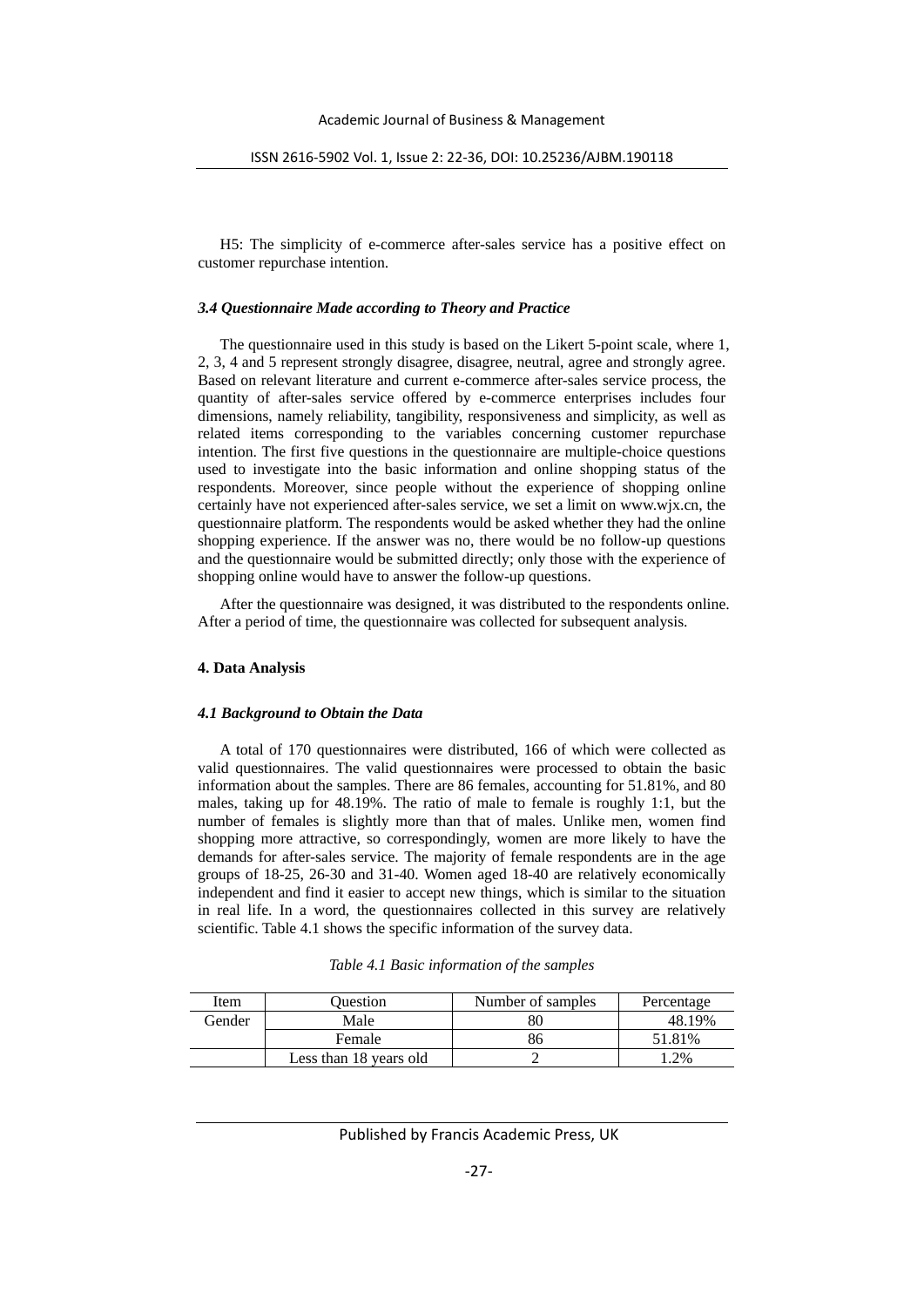| Age | 18-25 years old    | 33.73% |
|-----|--------------------|--------|
|     | 26-30 years old    | 32.53% |
|     | 31-40 years old    | 30.13% |
|     | Above 40 years old | 2.41%  |

ISSN 2616-5902 Vol. 1, Issue 2: 22-36, DOI: 10.25236/AJBM.190118

In order to obtain customers' feeling about after-sales service quality, the respondents must have enough experiences of receiving after-sales service, while the premise of after-sales service experience is many experiences of online shopping. Therefore, in this study, the respondents' years of online shopping and monthly frequency of online shopping were statistically counted. The results show that most respondents have 1-3 or 4-6 years of online shopping, which means that the majority of respondents have many after-sales service experiences, guaranteeing the accuracy of the study. The years of online shopping and monthly frequency of online shopping of the respondents are shown in Tables 4.2 and 4.3.

|  |  | Table 4.2 Statistical information about years of online shopping |  |  |  |
|--|--|------------------------------------------------------------------|--|--|--|
|  |  |                                                                  |  |  |  |

| Years of online shopping | Frequency | Percentage |
|--------------------------|-----------|------------|
| Less than 1 year         |           | 1.2%       |
| 1-3 years                |           | 42.17%     |
| 4-6 years                |           | 45.78%     |
| 6 vears                  |           | 10.84      |

|  | Table 4.3 Statistical information about monthly frequency of online shopping |  |  |  |  |  |
|--|------------------------------------------------------------------------------|--|--|--|--|--|
|  |                                                                              |  |  |  |  |  |

| Average monthly frequency | Frequency | Percentage |
|---------------------------|-----------|------------|
| Less than 5 times         | 90        | 54.2%      |
| $5-10$ times              |           | 43.4%      |
| Above 10 times            |           | $2.4\%$    |

# *4.2 Reliability and Validity Analysis*

# 4.2.1 Related Concepts of Various Analyses

The reliability coefficient is to measure whether the data is consistent, reliable and stable, that is, the extent to which the results are consistent if the same method is used to measure the same object. The higher the reliability coefficient, the more stable the measurement results; a low reliability coefficient does not indicate that the measurement result is stable. A high reliability coefficient is a prerequisite for follow-up validity analysis and other analyses, because only by gaining data about the reliable answers given by the respondents can future analysis be meaningful.

Referring to effectiveness, validity represents the accuracy of the methods and means in measuring the problem. The higher the validity, the more consistent the measurement results are with the content examined, and the more it reflects the content to be examined. On the contrary, it means that the measurement results do not match the content examined.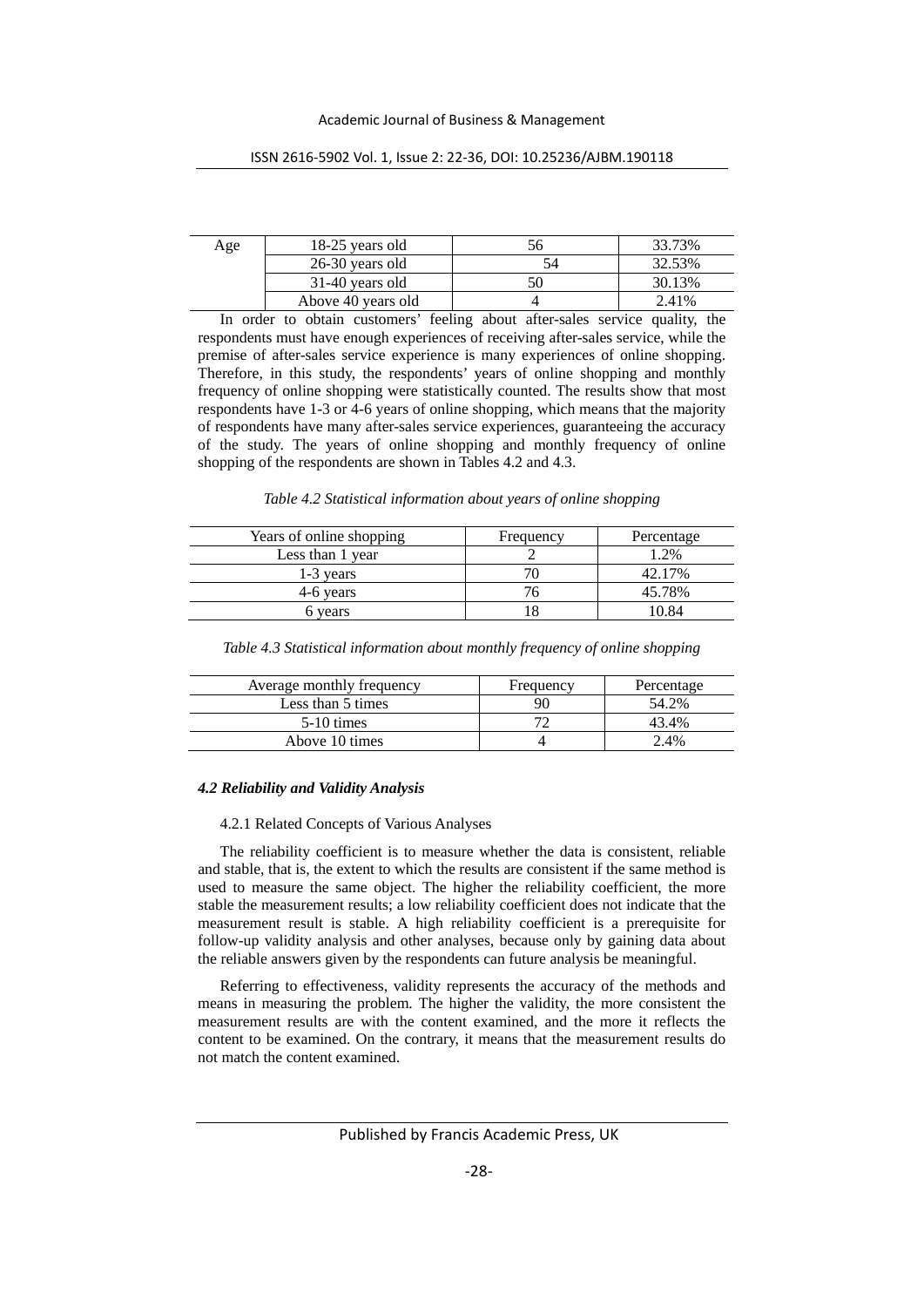#### 4.2.2 Reliability and Validity Test Results and Relevant Explanation

In this study, the quality of after-sales service includes four dimensions, namely reliability, tangibility, responsiveness and simplicity, as well as customer repurchase intention. Therefore, there are altogether five variables. With the scale method applied, the reliability and validity tests should be carried out. In this study, the Cronbach coefficient method was used to test the reliability. Overcoming the shortcomings of the partial halving method, this method is currently the most commonly used reliability test method in social studies. In general studies, a Cronbach's Alpha of 0.6 is considered to be relatively reliable. As shown in Table 4.4, the Cronbach's Alpha of all the 5 variables in this study exceeds 0.6, indicating a high level of reliability.

| Variable                      | Number of questions | Cronbach's Alpha |
|-------------------------------|---------------------|------------------|
| Reliability                   |                     | 0.779            |
| Tangibility                   |                     | 0.728            |
| Responsiveness                |                     | 0.902            |
| Simplicity                    |                     | 0.800            |
| Customer repurchase intention |                     | 0.925            |

*Table 4.4 Reliability measurement results of the variables*

In this study, factor analysis was conducted to analyze the validity. It is suitable to carry out the factor analysis when KMO>0.6, the cumulative variance contribution rate>50%, the Sig value<0.05, and the load factor of the variable>0.5. Table 4.5 shows the specific data of the above standards in this study, which are all in line with the standard, making it possible to conduct the factor analysis. According to the measurement results, this questionnaire was scientifically designed with good validity.

| Question       | Factor  | <b>KMO</b> | Bartlett's | Cumulative                 | Sig      |
|----------------|---------|------------|------------|----------------------------|----------|
|                | loading |            | test       | variance contribution rate |          |
| Reliability 1  | 0.847   |            |            |                            |          |
| Reliability 2  | 0.656   | 0.908      | 965.920    | 82.392%                    | $\theta$ |
| Tangibility 1  | 0.666   |            |            |                            |          |
| Tangibility 2  | 0.742   |            |            |                            |          |
| Tangibility 3  | 0.561   |            |            |                            |          |
| Responsiveness | 0.837   |            |            |                            |          |
|                |         |            |            |                            |          |
| Responsiveness | 0.820   |            |            |                            |          |
|                |         |            |            |                            |          |
| Responsiveness | 0.790   |            |            |                            |          |
|                |         |            |            |                            |          |
| Responsiveness | 0.792   |            |            |                            |          |
|                |         |            |            |                            |          |

*Table 4.5 Validity test results*

# Published by Francis Academic Press, UK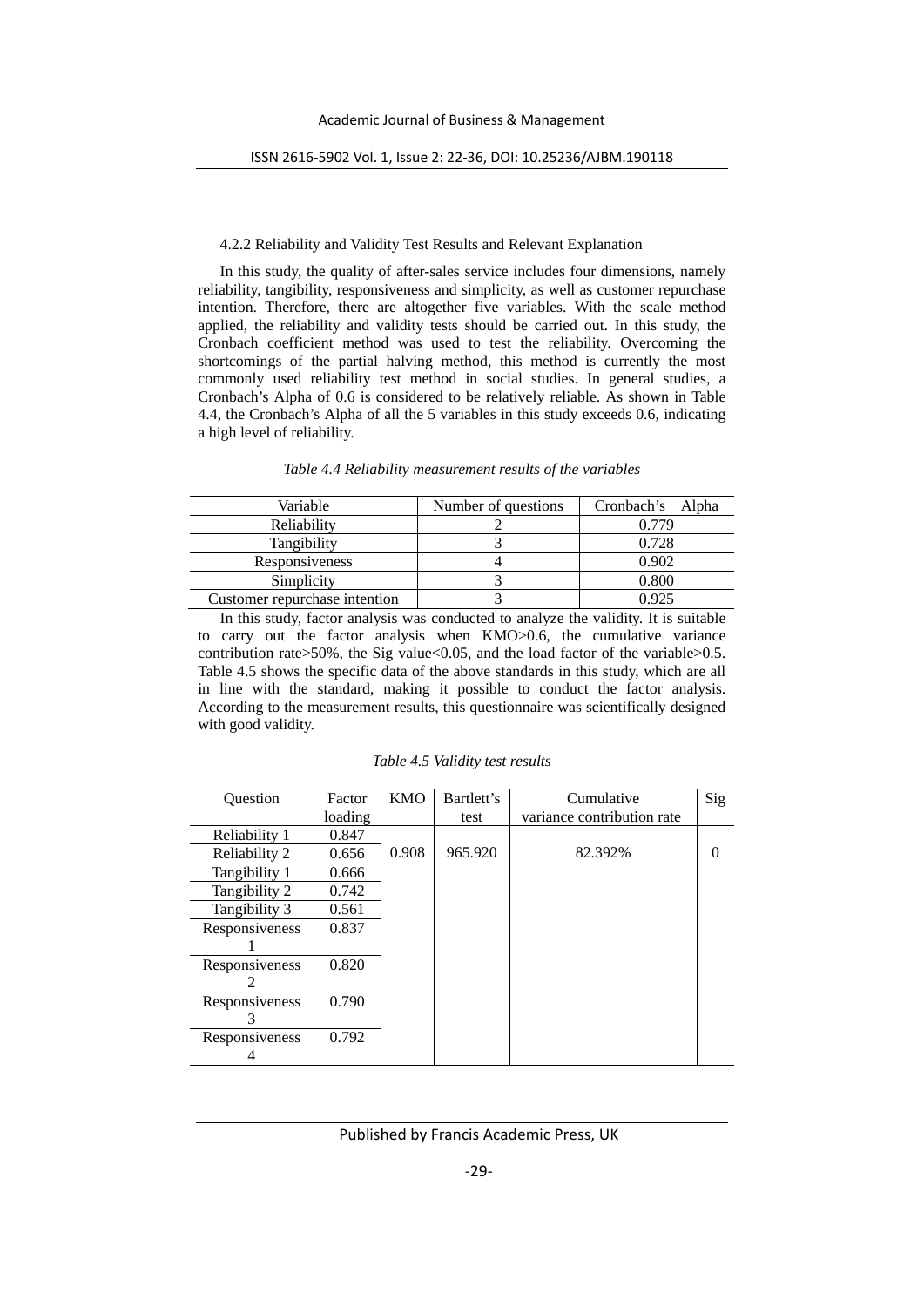| Simplicity 1 | 0.862 |  |  |
|--------------|-------|--|--|
| Simplicity 2 | 0.829 |  |  |
| Simplicity 3 | 0.679 |  |  |
| Customer     | 0.828 |  |  |
| repurchase   |       |  |  |
| intention 1  |       |  |  |
| Customer     | 0.868 |  |  |
| repurchase   |       |  |  |
| intention 2  |       |  |  |
| Customer     | 0.859 |  |  |
| repurchase   |       |  |  |
| intention 3  |       |  |  |

ISSN 2616-5902 Vol. 1, Issue 2: 22-36, DOI: 10.25236/AJBM.190118

# *4.3 Variance Analysis*

The SPSS software was used to conduct the independent sample T test to verify whether the gender of the respondents had significantly difference influences on customer repurchase intention as well as the four dimensions of after-sales service quality, namely reliability, tangibility, responsiveness and simplicity. The test results are shown in Table 4.6. At a significance level of 0.05, the null hypothesis cannot be rejected. In other words, there is no significant difference between male and female respondents when it comes to customer repurchase intention and the reliability, tangibility, responsiveness and simplicity of after-sales service quality. The value of each variable cannot be roughly determined based on the gender. However, male respondents' average score is generally higher than that of female respondents. Besides, male respondents have the highest score in terms of simplicity, probably because it is generally believed that men do not care about the details. After the simplicity is satisfied, we tend to believe that other dimensions are satisfactory as well.

| Variable                      | Mean value     | Sig  |       |
|-------------------------------|----------------|------|-------|
|                               | Male<br>Female |      |       |
| Reliability                   | 3.34           | 3.15 | 0.39  |
| Tangibility                   | 3.22           | 3.16 | 0.732 |
| Responsiveness                | 3.52           | 3.44 | 0.693 |
| Simplicity                    | 3.76           | 3.46 | 0.097 |
| Customer repurchase intention | 3.41           | 3.33 | 0.759 |

*Table 4.6 Independent sample T test results concerning the age*

The SPSS software was used to conduct one-way variance analysis of whether there were significant differences between respondents of different ages in terms of customer repurchase intention as well as the reliability, tangibility, responsiveness and simplicity of after-sales service quality. The test results are shown in Table 4.7. At a significance level of 0.05, the null hypothesis cannot be rejected. That is to say, there is no significant difference between respondents of different ages when it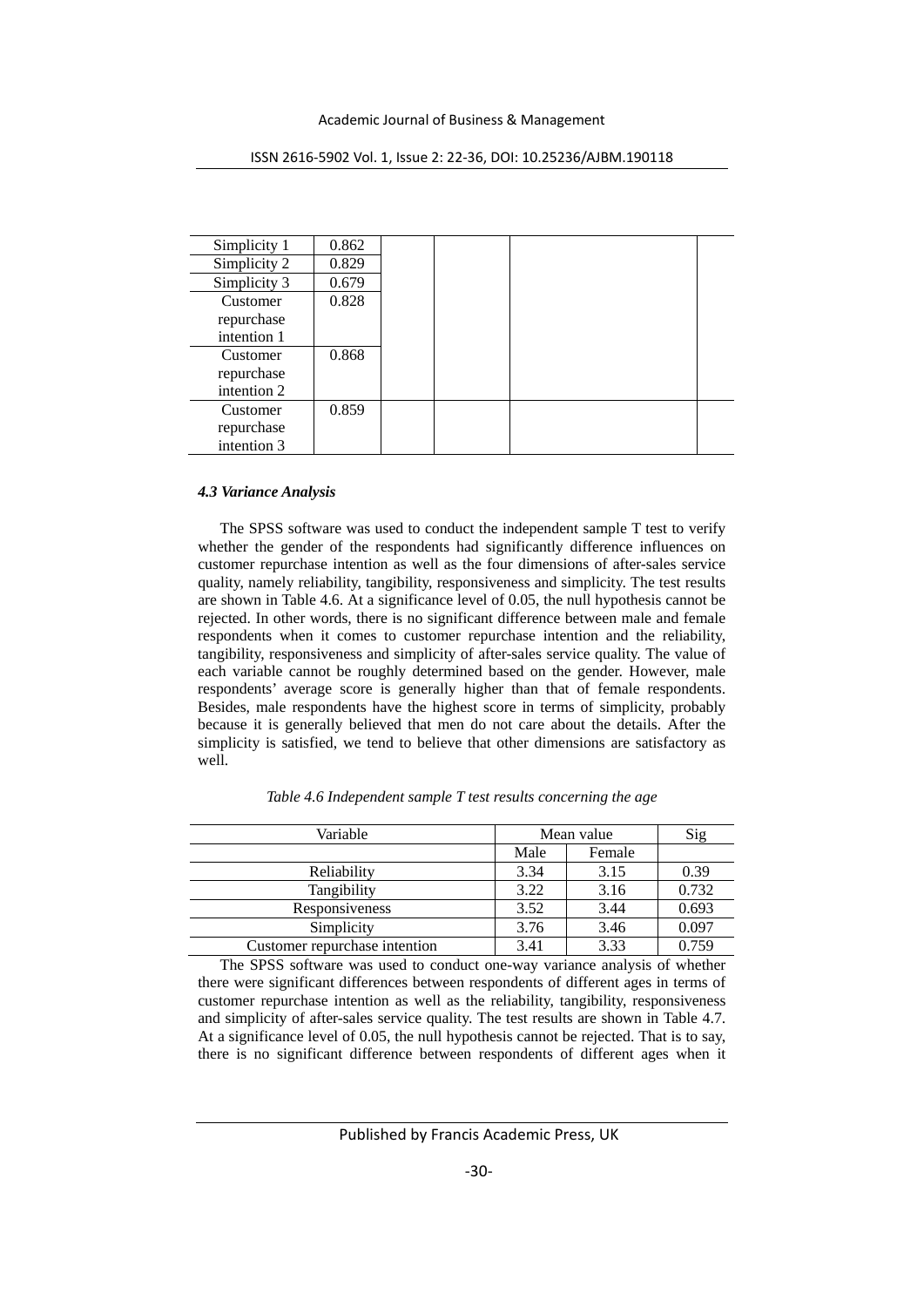comes to different variables. In a manner of speaking, respondents of different ages share roughly the same criterion for judging variables.

| Variable                      | F value | $\mathrm{Sig}$ |
|-------------------------------|---------|----------------|
| Reliability                   | 0.949   | 0.391          |
| Tangibility                   | 0.422   | 0.657          |
| Responsiveness                | 0.793   | 0.456          |
| Simplicity                    | 0.056   | 0.945          |
| Customer repurchase intention | 0.151   | 0.860          |

*Table 4.7 Variance analysis concerning the age*

# *4.4 Correlation Analysis*

Correlation analysis aims to find out whether there is a dependence relationship between the variables. As a relationship of uncertainty, correlation is ubiquitous in real life. There is a specific relationship between variables, but it is impossible to determine one variable with another variable. The degree of correlation between two variables can be described by the correlation coefficient r. If the two variables change in the same direction, they are positively correlated with each other; otherwise, they are negative correlated. When  $|r|>0.95$ , there is a significant correlation between the two variables; when  $|r|>0.8$ , the two variables are highly correlated; when  $0.5 \le |r| \le 0.8$ , the two variables are moderately correlated; when 0.3 $<$ |r| $<$ 0.5, there is a low correlation between the two variables; when  $|r|<$ 0.3, the two variables are irrelevant; when r=0, there is no linear correlation. The correlation analysis is the basis for the follow-up regression analysis. SPSS 18.0 was used in this study for correlation analysis. Since one variable involves multiple questions, the arithmetic mean of multiple questions under the same dimension was worked out, and then the correlation analysis was performed based on the simple arithmetic mean of each variable. In this study, the Pearson correlation coefficient was applied to conduct the two-sided significance test, and \*\* indicates significant correlation at the 0.01 level (two sides). The specific data, i.e. the r coefficient, is shown in Table 4.8.

|               | Reliabilit | Tangibilit | Responsivenes | Simplicit | Customer  |
|---------------|------------|------------|---------------|-----------|-----------|
|               |            |            | S             |           | repurchas |
|               |            |            |               |           | e         |
|               |            |            |               |           | intention |
| Reliability   |            |            |               |           |           |
| Tangibility   | $0.521**$  |            |               |           |           |
| Responsivenes | $0.722**$  | $0.502**$  |               |           |           |
|               |            |            |               |           |           |
| Simplicity    | $0.586**$  | $0.462**$  | $0.796**$     |           |           |

# Published by Francis Academic Press, UK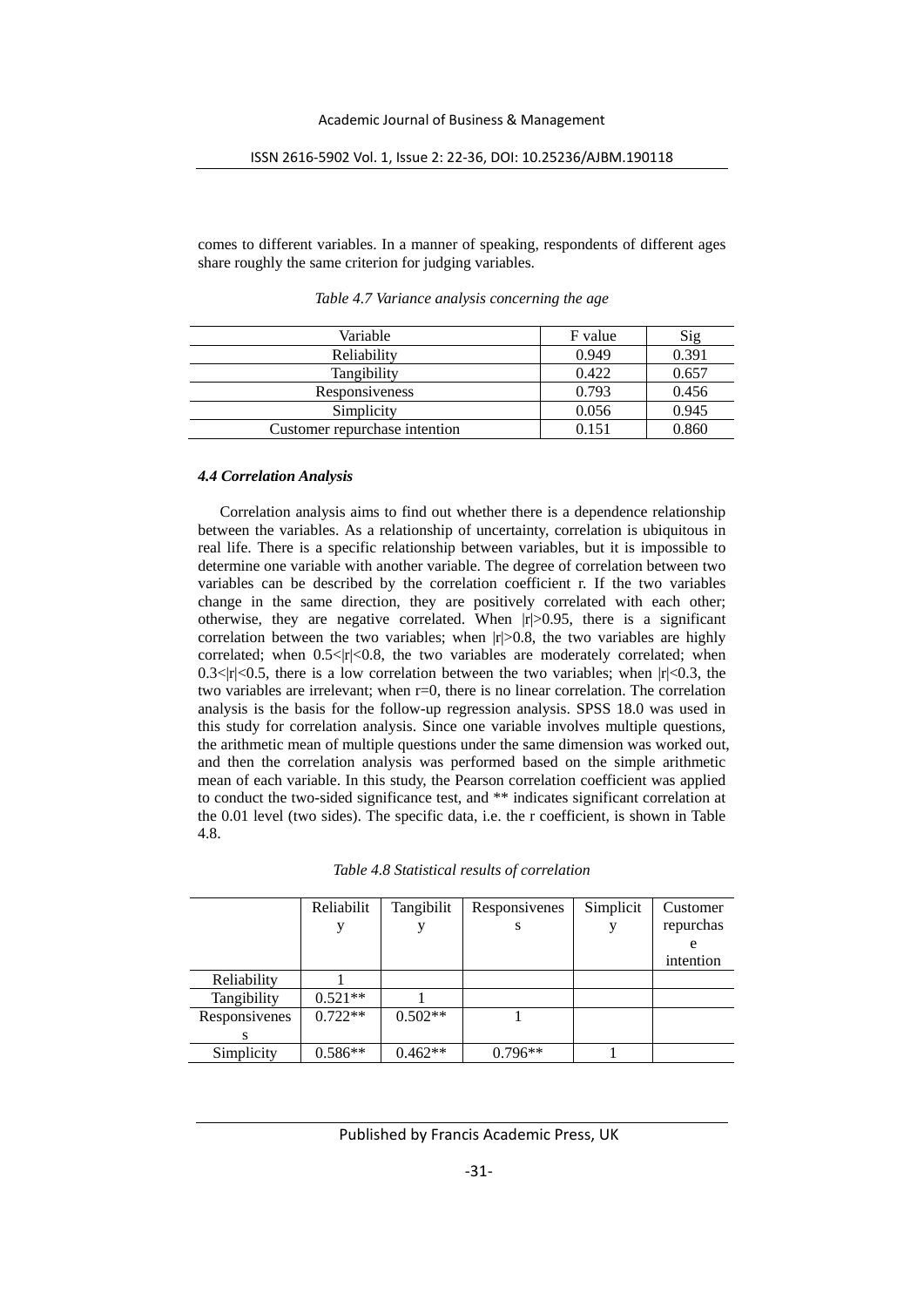#### Academic Journal of Business & Management

# ISSN 2616-5902 Vol. 1, Issue 2: 22-36, DOI: 10.25236/AJBM.190118

| Customer   | $0.738**$ | $0.464**$ | $0.816**$ | $0.747**$ |  |
|------------|-----------|-----------|-----------|-----------|--|
| repurchase |           |           |           |           |  |
| intention  |           |           |           |           |  |

According to the above statistical table, at a significance level of 0.01, there is a strong correlation between responsiveness and customer repurchase intention, reliability and simplicity are moderately correlated with customer repurchase intention, while there is a low correlation between tangibility and customer repurchase intention.

# *4.5 Regression Analysis*

If the correlation analysis indicates a strong correlation between the two variables, we can explore the specific interactions between the two variables by constructing a linear regression equation. Regression analysis is based on the correlation analysis. The correlation between the two variables is the prerequisite of further constructing the regression equation. Due to the low correlation between tangibility and customer repurchase intention, the equation indicating the relationship between the reliability, responsiveness and simplicity of after-sales service quality and customer repurchase intention was established in this part.

With reliability set to be  $X_1$ , responsiveness set as  $X_2$ , simplicity as  $X_3$ , and customer repurchase intention as Y, the linear regression equation, Y=0.343\*X<sub>1</sub>+0.489\*X<sub>2</sub>+0.342\*X<sub>3</sub>-0.679, was constructed by the SPSS software. The specific statistics are shown in Table 4.9. It can be seen from the table that the R-square is 0.736, which is relatively large, indicating a good fitting of this equation. At a significance level of 0.05, the Sig value of each variable is less than 0.05, which means that the variables have a significant linear effect on the dependent variables. It can thus be concluded that with the increase of reliability, responsiveness and simplicity, the overall average value of customer repurchase intention increases substantially. Moreover, the impact of responsiveness on customer repurchase intention is greater than that of reliability and simplicity, the influences of reliability and simplicity on customer repurchase intention are roughly the same.

|          |             |                   | Unstandardiz | Standardi |        |     |          |          |
|----------|-------------|-------------------|--------------|-----------|--------|-----|----------|----------|
| Depend   | Independen  |                   | ed           | zed       | t      | Sig | $R$ -squ | Adjust   |
| ent      | t variable  |                   | coefficient  | coefficie |        |     | are      | ed       |
| variable |             |                   |              | nt        |        |     |          | $R$ -squ |
|          |             | B                 | Stand        | B         |        |     |          | are      |
|          |             |                   | ard          |           |        |     |          |          |
|          |             |                   | error        |           |        |     |          |          |
|          | (Constant)  | $\qquad \qquad -$ | 0.292        |           | $-2.3$ | 0.0 |          |          |
|          |             | 0.6               |              |           | 27     | 23  | 0.736    | 0.726    |
|          |             | 79                |              |           |        |     |          |          |
| Custom   | Reliability | 0.3               | 0.094        | 0.306     | 3.65   | 0.0 |          |          |

*Table 4.9 Regression analysis results*

# Published by Francis Academic Press, UK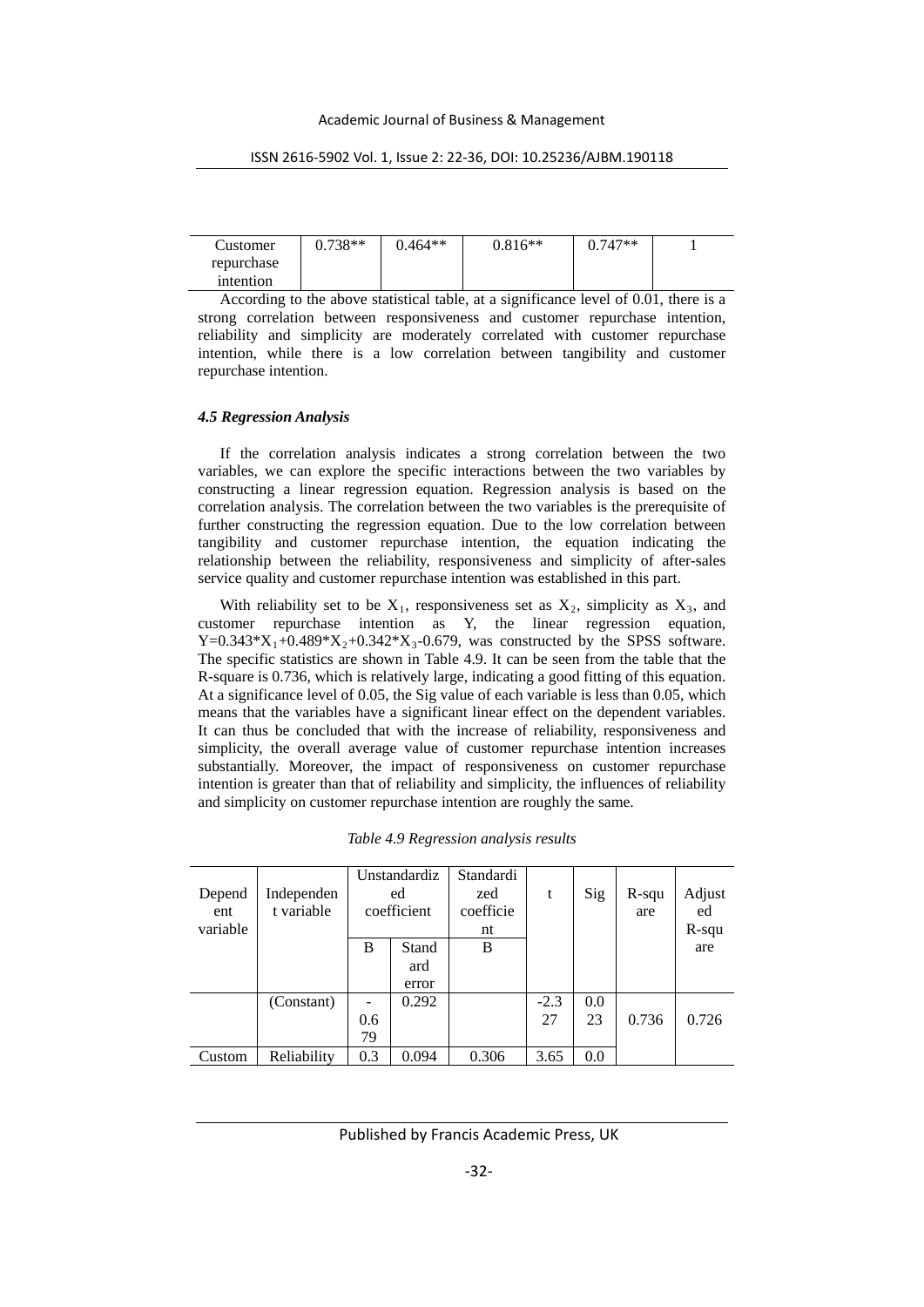| er       |            | 43  |       |       |      | 00      |
|----------|------------|-----|-------|-------|------|---------|
| repurch  | Responsive | 0.4 | 0.140 | 0.391 | 3.50 |         |
| ase      | ness       | 89  |       |       |      |         |
| intentio | Simplicity | 0.3 | 0.127 | 0.256 | 2.68 | $0.0\,$ |
| n        |            | 42  |       |       | O    | 09      |

ISSN 2616-5902 Vol. 1, Issue 2: 22-36, DOI: 10.25236/AJBM.190118

Observing all the questions in this questionnaire, we can find that the first question concerning reliability as well as the second and fourth questions about responsiveness all reflects the completion quality of after-sales service, while the first and fourth questions with regard to responsiveness both reveal the completion speed of after-sales service. With the completion quality set as  $\beta_1$ , the completion speed set as  $\beta_2$ , and customer repurchase intention as Y, the SPSS software was used to construct the regression equation,  $Y=0.685*\beta_1+0.347*\beta_2$ . Table 4.10 shows specific statistical data. As shown in the table, The R-square of the constructed equation is large, implying that the model fits well. The completion quality and speed of after-sales service play a positive role in customer repurchase intention, but the impact of completion quality is far greater than that of the completion speed, which indicates that customers are more concerned about the completion quality of after-sales service.

| Depend<br>ent | Independ<br>ent | Unstandardiz<br>ed coefficient |        | Standardi<br>zed | t    | Sig      | R-squa | Adjust<br>ed |
|---------------|-----------------|--------------------------------|--------|------------------|------|----------|--------|--------------|
|               |                 |                                |        |                  |      |          | re     |              |
| variable      | variable        | в                              | Standa | coefficien       |      |          |        | R-squa       |
|               |                 |                                | rd     |                  |      |          |        | re           |
|               |                 |                                | error  |                  |      |          |        |              |
| Custom        | Completi        | 0.68                           | 0.130  | 0.570            | 5.25 | 0.00     | 0.685  | 0.677        |
| er            | <sub>on</sub>   | 5                              |        |                  | 6    | $\theta$ |        |              |
| repurch       | quality         |                                |        |                  |      |          |        |              |
| ase           | Completi        | 0.34                           | 0.128  | 0.294            | 2.70 | 0.00     |        |              |
| intentio      | on speed        | 7                              |        |                  | 7    | 8        |        |              |
| n             |                 |                                |        |                  |      |          |        |              |

*Table 4.10 Regression analysis results*

#### **5. Suggestions**

In this study, correlation analysis and regression analysis were conducted to verify the direction and degree of the influence of the four dimensions of after-sales service quality on customer repurchase intention.

By analyzing the verification results, it is concluded that the 4 sub-hypotheses under H1 that "the quality of after-sales service offered by e-commerce enterprises has a positive impact on customer repurchase intention", that is, the reliability, tangibility, responsiveness and simplicity of e-commerce after-sales service, pass the verification when the Pearson correlation coefficient is applied and the significance level is 0.01. Then, it is assumed that H1, namely "the quality of after-sales service offered by e-commerce enterprises has a positive impact on customer repurchase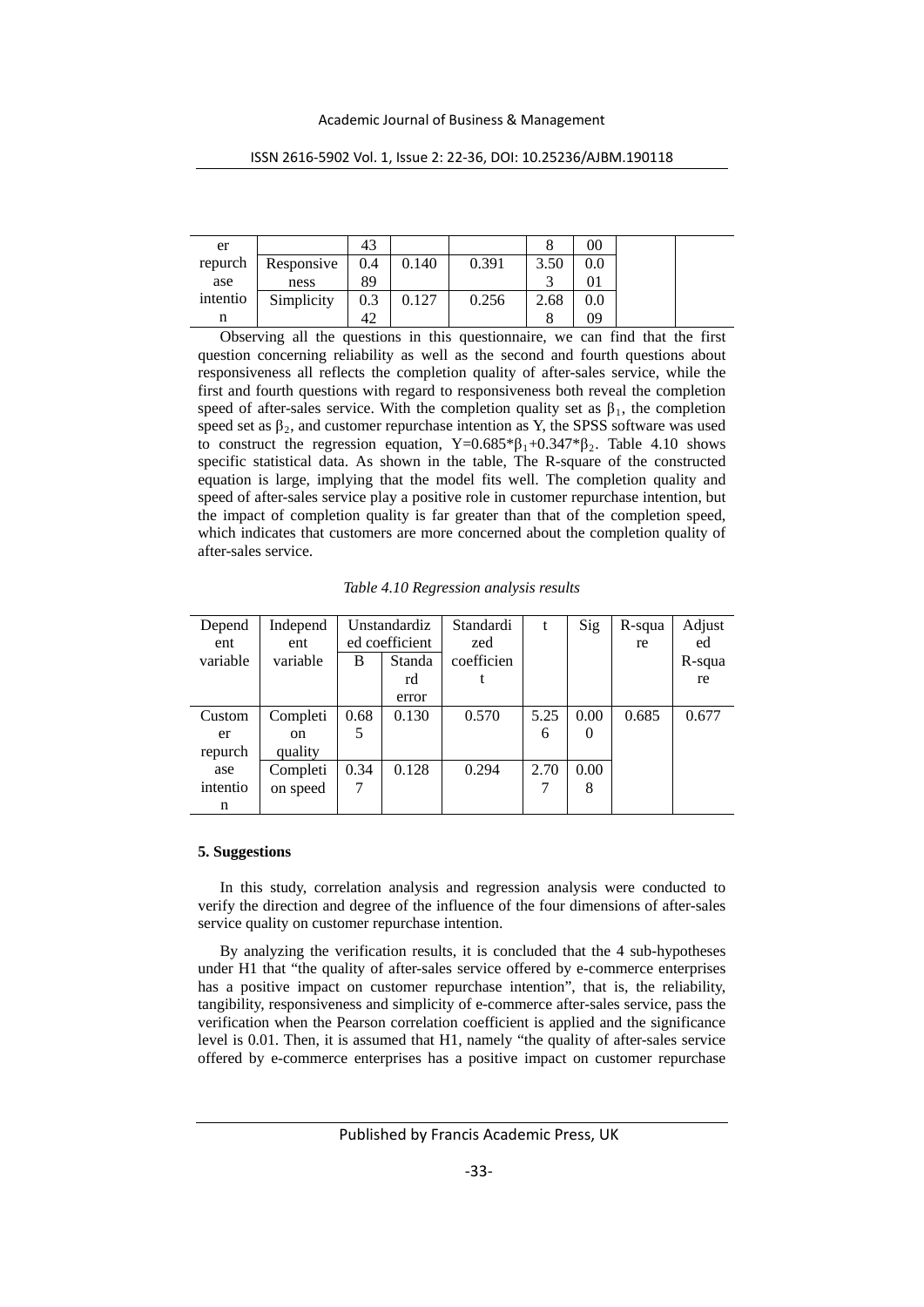intention", is also correct. It shows that if e-commerce enterprises can increase the reliability, tangibility, responsiveness and simplicity of their after-sales service, customers' perception of the quality of e-commerce after-sales service can be enhanced, which strengthens customer repurchase intention and then transforms this intention into actual purchasing power, thereby bringing profits to the enterprises.

H2: The reliability of e-commerce after-sales service has a positive impact on customer repurchase intention. According to the correlation analysis, the correlation coefficient is 0.738 at the significance level of 0.01, indicating a moderate correlation. Regression analysis was used to construct the regression equation, and the regression coefficient corresponding to reliability is 0.343. Although the coefficient is not the highest, yet it also accounts for a large proportion. It shows that for each unit of reliability increased in the e-commerce after-sales service, the overall average value of customers repurchase intention will increase by about 0.343, reflecting that customers attach importance to reliability. If e-commerce enterprises can fulfill their after-sales service commitments (e.g. return in 7 days without reason, free shipping for return of goods, three-year warranty, home delivery and installation) according to the agreement, and if the enterprises are able to come up with relevant solutions and even periodically asks the customer about their use and experience of the products upon receiving the after-sales service request from the customers. In this way, customers can feel the reliability of e-commerce enterprises and their overall average value of repurchase intention will increase. E-commerce enterprises had better not propose the solutions if their current conditions cannot meet the required level of the promised after-sales service, for they may accomplish the very opposite.

H3: The tangibility of E-commerce after-sales service positively influence customers repurchase intention. Based on the correlation analysis, the correlation coefficient of tangibility to customer repurchase intention is 0.464, implying a low correlation. Therefore, in the follow-up regression analysis, tangibility was not regarded as an independent variable, and the influence of tangibility on customer repurchase intention failed to be quantitatively measured either. Nevertheless, it can also be found that the tangibility of after-sales service has a positive impact on customer repurchase intention. Hence, e-commerce enterprises can regulate the behavior and appearance of after-sales service personnel, regularly conduct etiquette training for after-sales service personnel, establish customer evaluation mechanism for after-sales service personnel and provide necessary supporting tools for after-sales service personnel to make sure that the problems occurring during home installation and fault repair. Besides, sufficient after-sales service sites can be established when possible and necessary, so that customers can conveniently get to the nearest sites to have their problems solved. It is conducive to improving after-sales service quality in terms of tangibility, which can make customers more satisfied with the after-sales service and thereby enhance their repurchase intention.

H4: The responsiveness of E-commerce after-sales service positive affects customer repurchase intention. The correlation analysis indicates a high degree of correlation. The regression equation constructed a regression coefficient of 0.489, which is the highest regression coefficient, reflecting the importance attached by

Published by Francis Academic Press, UK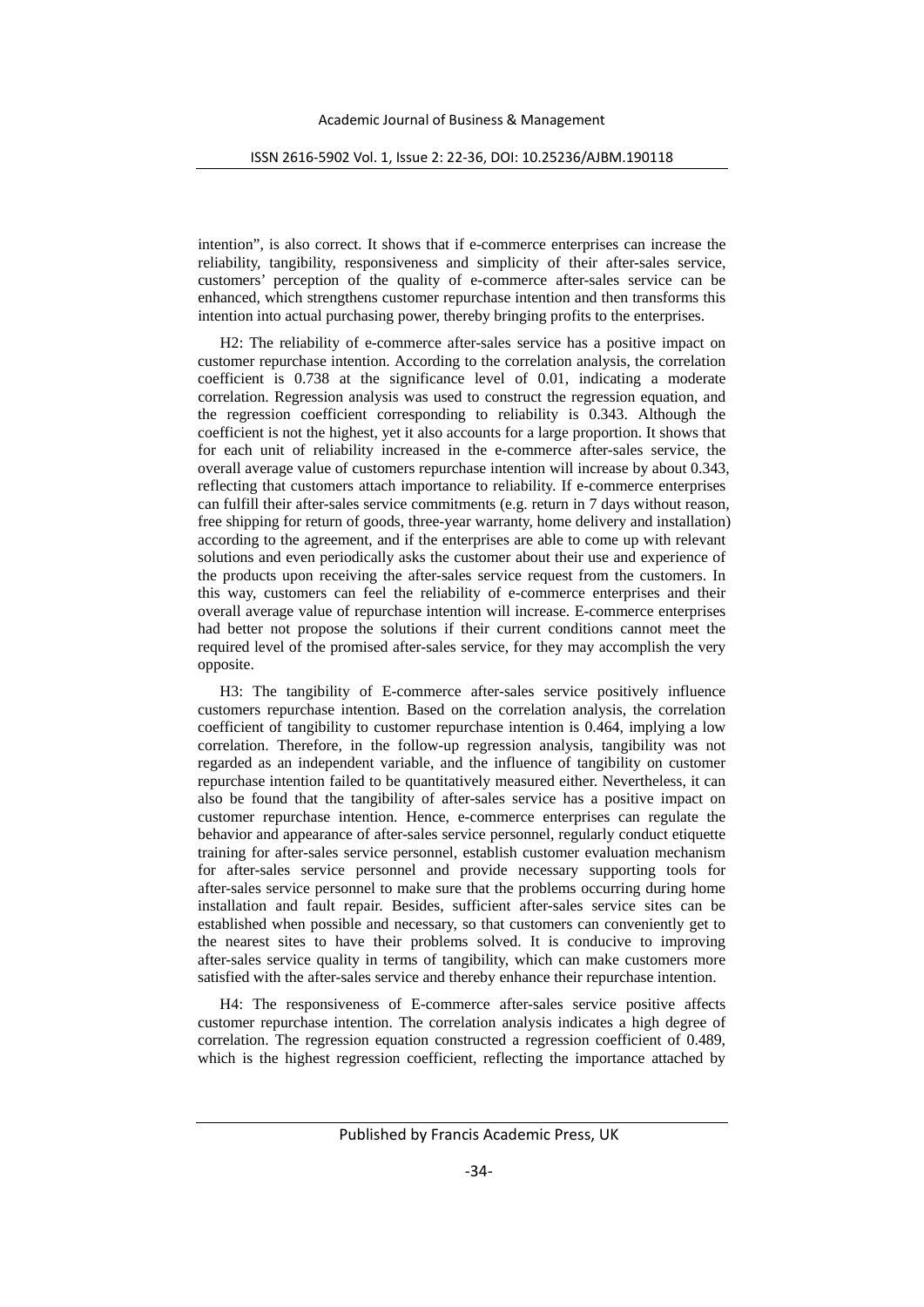customers to responsiveness. This coefficient also echoes the fast pace of the current society. Hence, e-commerce companies should respond promptly to customers' requests for after-sales service. The premise of timely response is that the customer service personnel ought to be online as much as possible and take every request seriously. It also requires enterprises to choose logistics companies with fast delivery speed for customers to return and exchange goods, establish a sound supervision system to standardize relevant staff to respond timely, and implement the following practical solutions in accordance with the standard procedures to ensure customer satisfaction. Moreover, after receiving the after-sales service problem, the key is to ensure the speed of actually solving the problem rather than to give them the fake promise. If this happens, each unit corresponds to a reduction of 0.489 units in the overall average value of customer repurchase intention, which has a great impact on e-commerce enterprises.

H5: The simplicity of e-commerce after-sales service has a positive impact on customer repurchase intention. The correlation analysis indicates a moderate level of correlation. The regression equation constructed a regression coefficient of 0.342, which is at a similar level with the reliability. Though they are lower than that of responsiveness, yet their influences cannot be ignored either. There are some solutions to various after-sales problems. If e-commerce enterprises can ensure that customers think it easy to choose the solutions to after-sales problems in the pre-sales stage, if e-commerce enterprises guarantee that it is easy for customers to choose solutions in their favor when after-sales problems actually happen, and if the entire after-sales service process is simple and fast, then customers' experience of simplicity will be improved, the quality of after-sales service will be enhanced, and customer repurchase intention will be strengthened.

Based on the above four dimensions, it can be found that responsiveness, reliability, simplicity and tangibility all positively influence customer repurchase intention, among which responsiveness exerts the largest impact. The influences of reliability and simplicity are slightly smaller, and tangibility has the smallest impact. Restricted by objective conditions, e-commerce enterprises can first improve their after-sales service quality in terms of responsiveness, if conditions permit, after-sales service can be enhanced in terms of reliability and simplicity, and tangibility can be placed in the last place, so as to strength customer repurchase intention.

Besides, the independent sample T test and one-way variance analysis were carried out to study whether there are differences between customers of different genders and ages when it comes to their responses to different variables. The results show that there are no significant differences. That is to say, e-commerce enterprises should treat consumers of different genders and ages equally.

In the end, by observing the questions in the questionnaire, it is found that some of the questions can be classified into two aspects, namely the completion quality and speed of after-sales service. According to the constructed regression equation, both the completion quality and speed exert a positive impact on customer repurchase intention. The regression coefficient of the completion quality is 0.685, and that of the completion speed is 0.347, which means that the completion quality